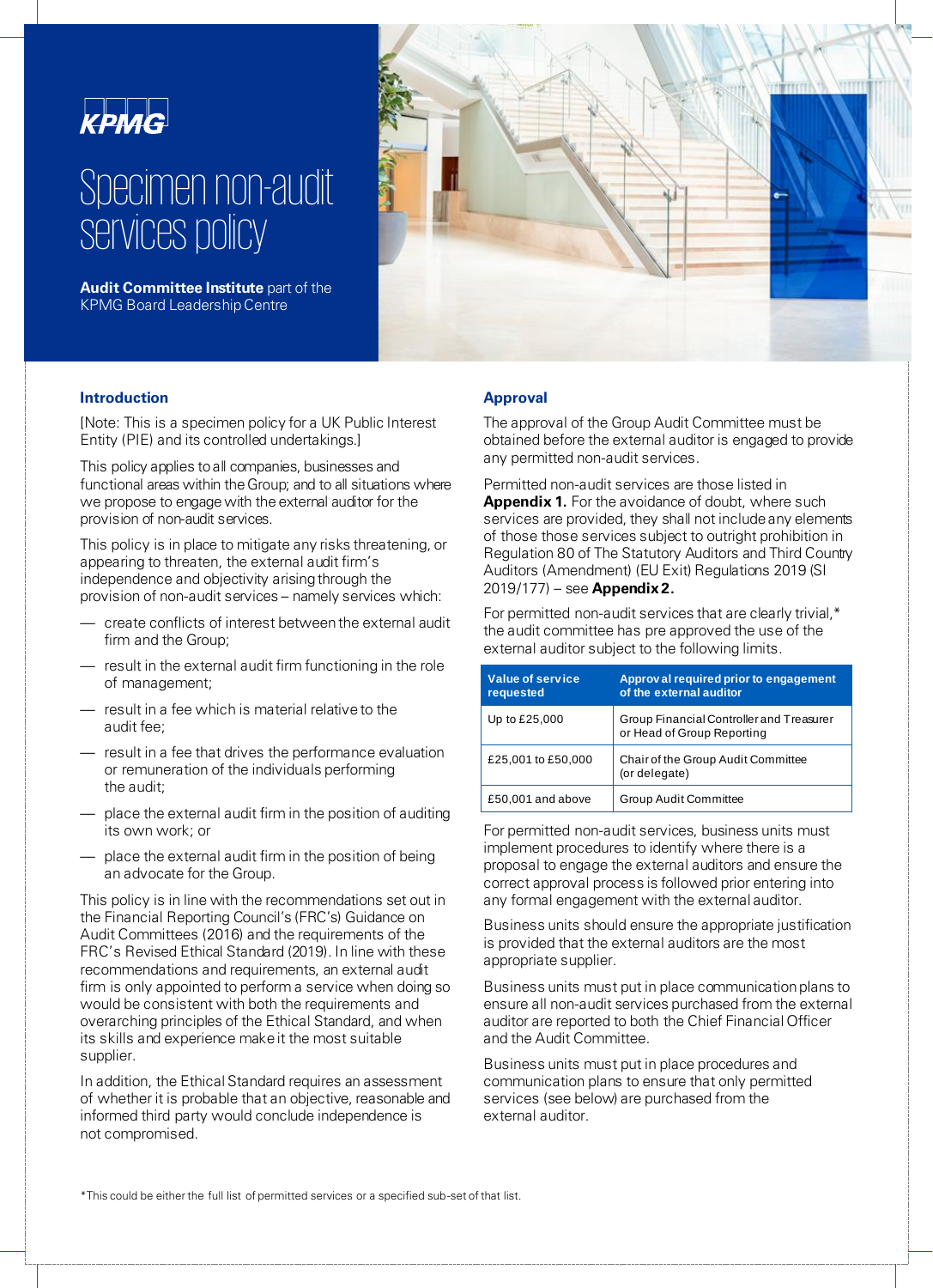When reviewing requests for permitted non-audit services, the audit committee will assess:

- whether the provision of such services impairs the auditor's independence or objectivity and any safeguards in place to eliminate or reduce such threats;
- the nature of the non-audit services;
- whether the skills and experience make the auditor the most suitable supplier of the non-audit service;
- the fee to be incurred for non-audit services, both for individual non-audit services and in aggregate, relative to the Group audit fee; and
- the criteria which govern the compensation of the individuals performing the audit.

#### **Fees**

Any arrangement with the auditor that includes contingent fee arrangements is not permitted.

In addition, the total fees for non-audit services provided by the auditor to the Group shall be limited to no more than 70% of the average of the statutory audit fee for the Company, of its controlled undertakings and of the consolidated financial statements paid to the auditor in the last three consecutive financial years.

#### **Confirmation of independence**

The audit committee should seek annually from the audit firm information about policies and processes for maintaining independence and monitoring compliance with relevant requirements, including those regarding the rotation of audit partners and staff.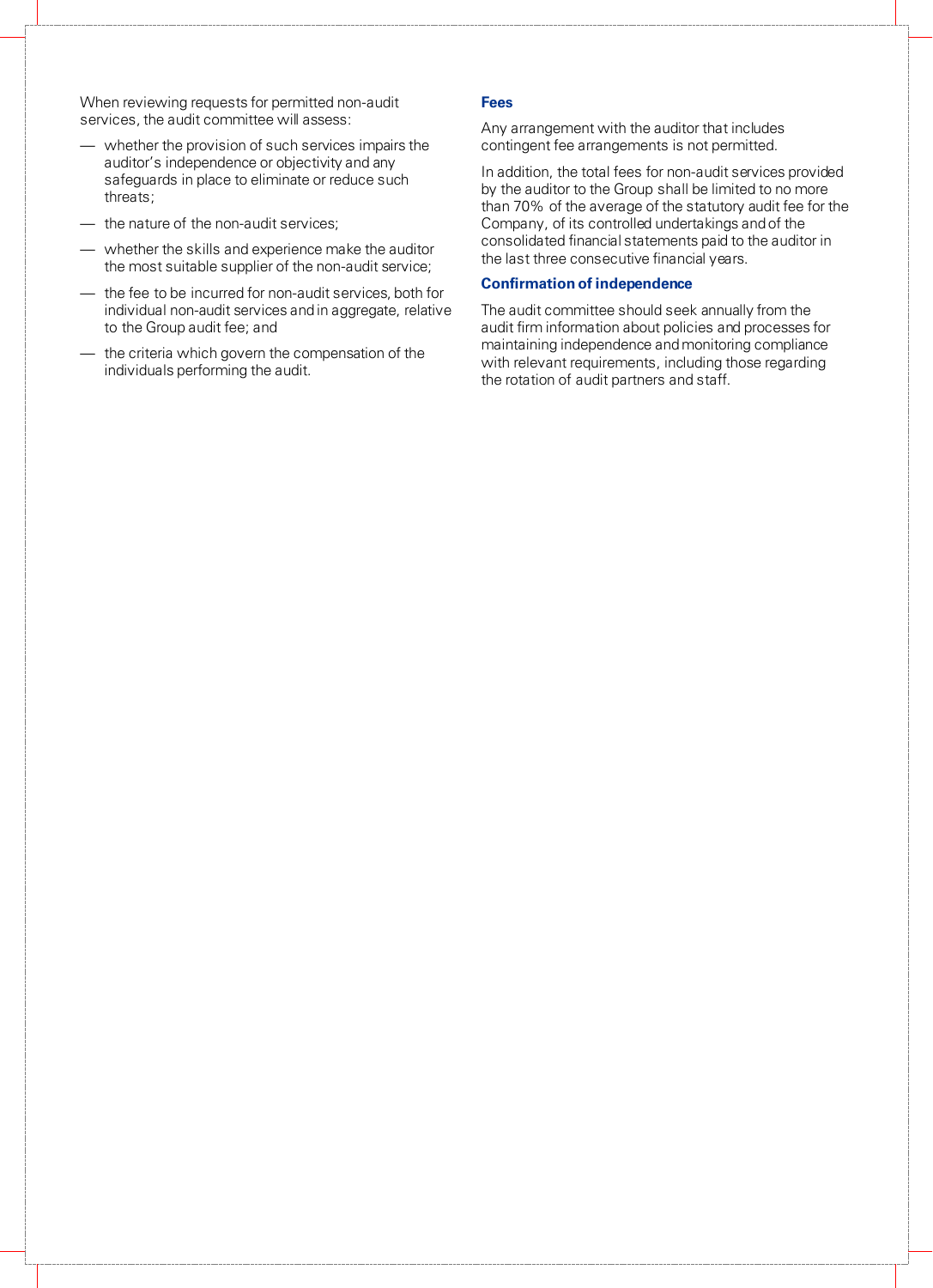# **Appendix 1**

## **Permitted Non-audit/Additional Services for Public Interest Entities.**

#### **Services required by law or regulation and exempt from the non-audit services cap**

- Reporting required by a competent authority or regulator under law or regulation for example:
	- Reporting to a regulator on client assets.
	- In relation to entities regulated under the Financial Services and Markets Act 2000 (FSMA), reports under s166 and s340 of FSMA.
	- Reporting to a regulator on regulatory financial statements.
	- Reporting on a Solvency and Financial Condition Report under Solvency II.
- In the case of a controlled undertaking incorporated and based in a third country, reporting required by law or regulation in that jurisdiction where the auditor is permitted to undertake that engagement.
- Reporting on internal financial controls when required by law or regulation.
- Reporting on the iXBRL tagging of financial statements in accordance with the European Single Electronic Format for annual financial reports.
- Reports, required by or supplied to competent authorities/regulators supervising the audited entity, where the authority/regulator has either specified the auditor to provide the service or identified to the entity that the auditor would be an appropriate choice for service provider.
- Services which support the entity in fulfilling an obligation required by UK law or regulation, including listing requirements where: the provision of such services is time critical; the subject matter of the engagement is price sensitive; and an it is probable that an objective, reasonable and informed third party would conclude that the understanding of the entity obtained by the auditor for the audit of the financial statements is relevant to the service, and where the nature of the service would not compromise independence.

## **Services subject to the non-audit services cap**

- Reviews of interim financial information; and providing verification of interim profits not otherwise required by law or regulation.
- Where not otherwise required by law or regulation, non-audit and additional services, as defined in the FRC Ethical Standard provided as auditor of the entity, or as reporting accountant, in relation to information of the audited entity for which it is probable that an objective, reasonable and informed third party would conclude that the understanding of the entity obtained by the auditor is relevant to the service, and where the nature of the service would not compromise independence.
- Extended audit or assurance work that is authorised by those charged with governance performed on financial or performance information and/or financial or operational controls, in an entity relevant to an engagement or a third-party service provider, where this work is closely linked with the audit work.
- Additional assurance work or agreed upon procedures, authorised by those charged with governance performed on material included within or referenced from the annual report of an entity relevant to an engagement.
- Reporting on government grants.
- Reporting on covenant or loan agreements, which require independent verification, and other reporting to third parties with whom the entity relevant to an engagement has a business relationship in accordance with Appendix C of the FRC Ethical Standard.
- Services which have been the subject of an application to the Competent Authority in accordance with Regulation 79 of The Statutory Auditors and Third Country Auditors (Amendment) (EU Exit) Regulations 2019 (SI 2019/177).
- Generic subscriptions providing factual updates of changes to applicable law, regulation or accounting and auditing standards.